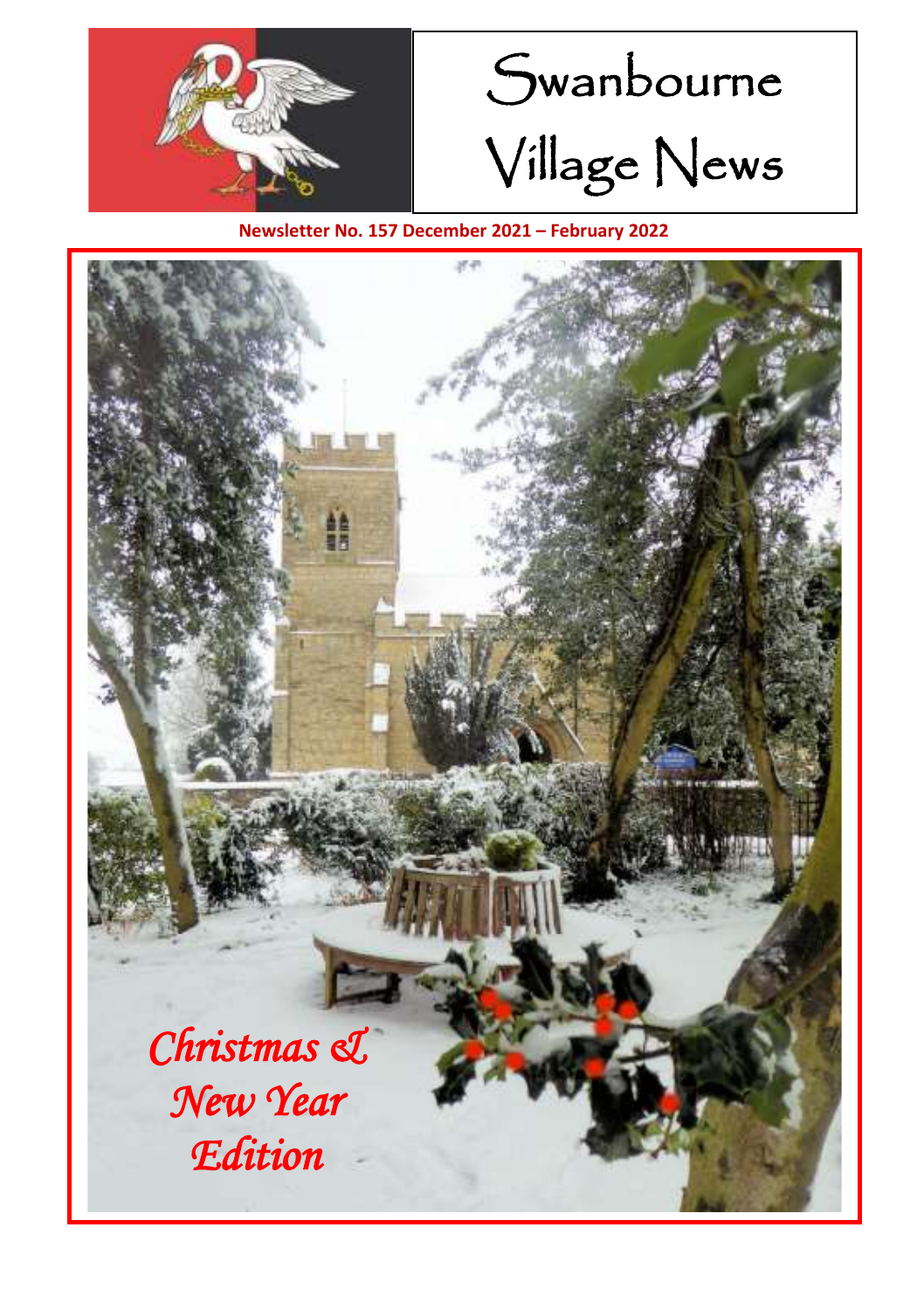

We reach full moon this year on 19th December, and as some of us eagerly watch for Santa's sleigh in lunar profile, the story of the origin of our moon is fascinating.

Today, a range of scientific evidence strongly suggests that the Earth and Moon are a result of a giant impact between an early proto-Earth and an astronomical body about the size of Mars (referred to by scientists as Theia). The debris from this impact collected in an orbit around Earth to form the Moon.

During this massive collision, nearly all of Earth and Theia melted and reformed as one body, with a small part of the new mass spinning off to become the Moon as we know it.

Scientists have experimented with modelling the impact, and computer simulations show that the Moon (once formed) would originally have been closer to the earth and should gradually be moving further away from the Earth by about two and a half inches each year. Laser beams bounced off the earth are able to measure the distance from the earth to the moon by measuring the precise amount of time it takes to return. This has been done each year since the 1970s, and sure enough the moon is gradually moving further away from the earth by **precisely two and a half inches every year!** The second section of the clive

**Fireworks at the Betsey –** Car parking donations at the Betsey for the firework display on 5<sup>th</sup> November proved highly successful. At one point the cars were queuing all the way back to the Mursley junction! The total amount raised was £1,636 for good causes within the village. Many thanks to all involved. Hugo

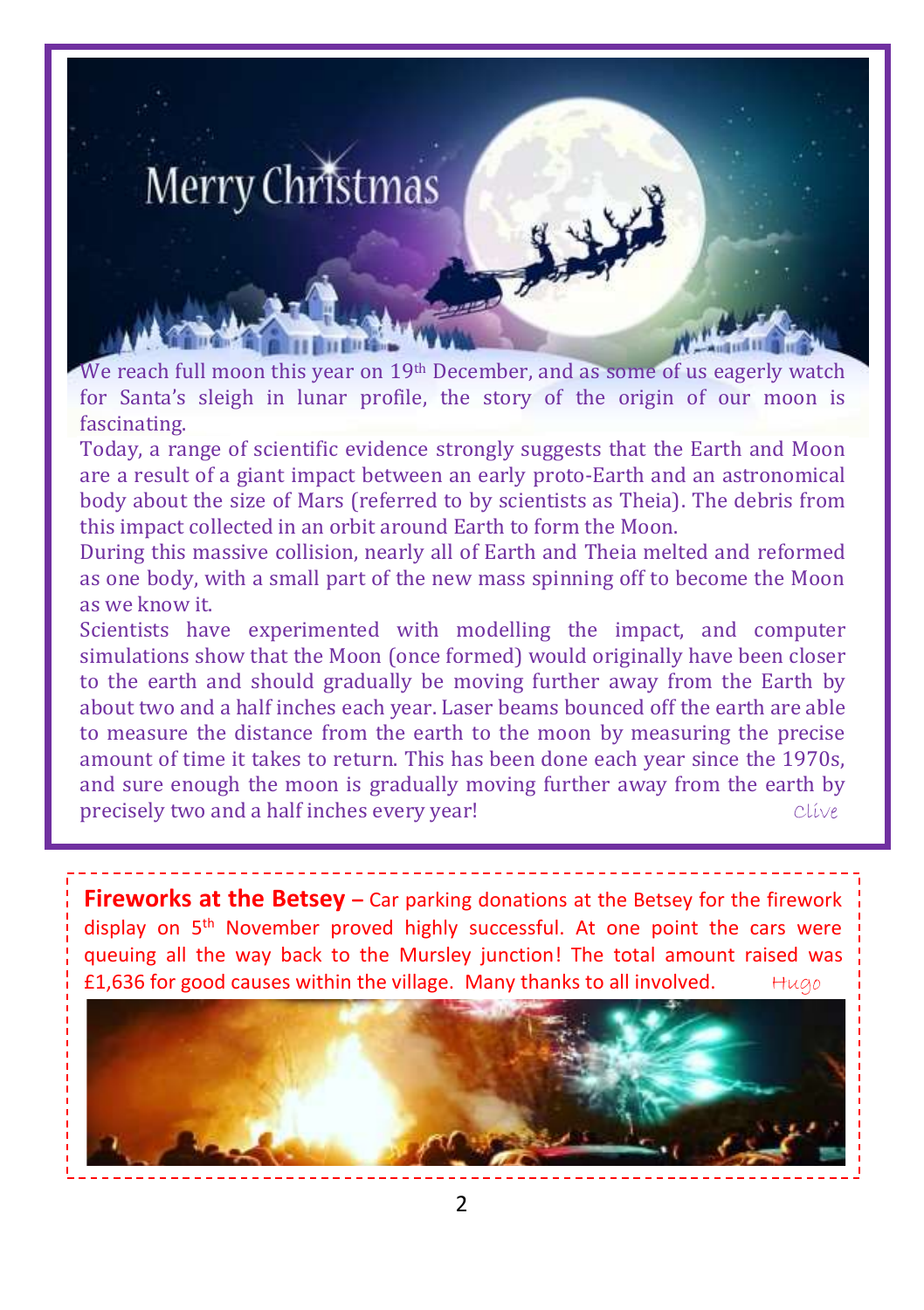#### **DIARY DATES**

**Sun 28th November – Christingle Service at St. Swithun's start at 5pm (See P.4) Mon 6th December - SCA Christmas meal, 12.30pm in the Village Hall (See P.16) Wed 15th December – Methodist Chapel drop in for coffee (See P.8). Sun 19th December – Carols and children's nativity, the Chapel, 5pm Mon 20th December – Village carol singing, 6.30pm from Brises (See P.13) Fri 24th December – Crib service at St. Swithun's starting at 4pm Sat 25th December - Carol Service at St. Swithun, Swanbourne, 11am Mon 10th January - SCA Afternoon Tea 2.30pm in the Village Hall Tues 18th January – Book Club, 8pm at the Betsey Wynne Pub (See P. 13) Wed 12th January – Parish Council Meeting, 7.00pm in the Village Hall Mon 7th February - SCA Afternoon Tea 2.30pm in the Village Hall**

#### **FUTURE DATES**

**Mon 7th March - SCA Lunch, 12.30pm for 1.00pm start in the Village Hall Mon 4th April - SCA Afternoon Tea 2.30pm in the Village Hall Mon 9th May - SCA Afternoon Tea 2.30pm in the Village Hall Mon 13th June- SCA Afternoon Tea 2.30pm in the Village Hall Mon 4th July - SCA Afternoon Tea 2.30pm in the Village Hall**

# **Parish Council News**

The new Parish Council have now had two meetings which have been great and which we have all enjoyed. It has been really good to have other people from the Village join us to contribute from their areas of expertise and interest – particular thanks to Tom Finchett, David Blunt and Ken Harris.

We have a few updates for you:

#### • **Improving the footpath around the cemetery**

Great news; The Estate is looking at options to make this footpath easier to use and more accessible, particularly where the steps lead on to Nearton End. This is likely to include a slope or ramp so that it is much easier for pushchairs and wheelchair users.

#### • **A wonderful gift of wildflowers for Swanbourne from Kings College**

Kings College have given us a wonderful gift of wildflowers - the flowers have been planted on the edge of the Millennium Wood picnic area. Huge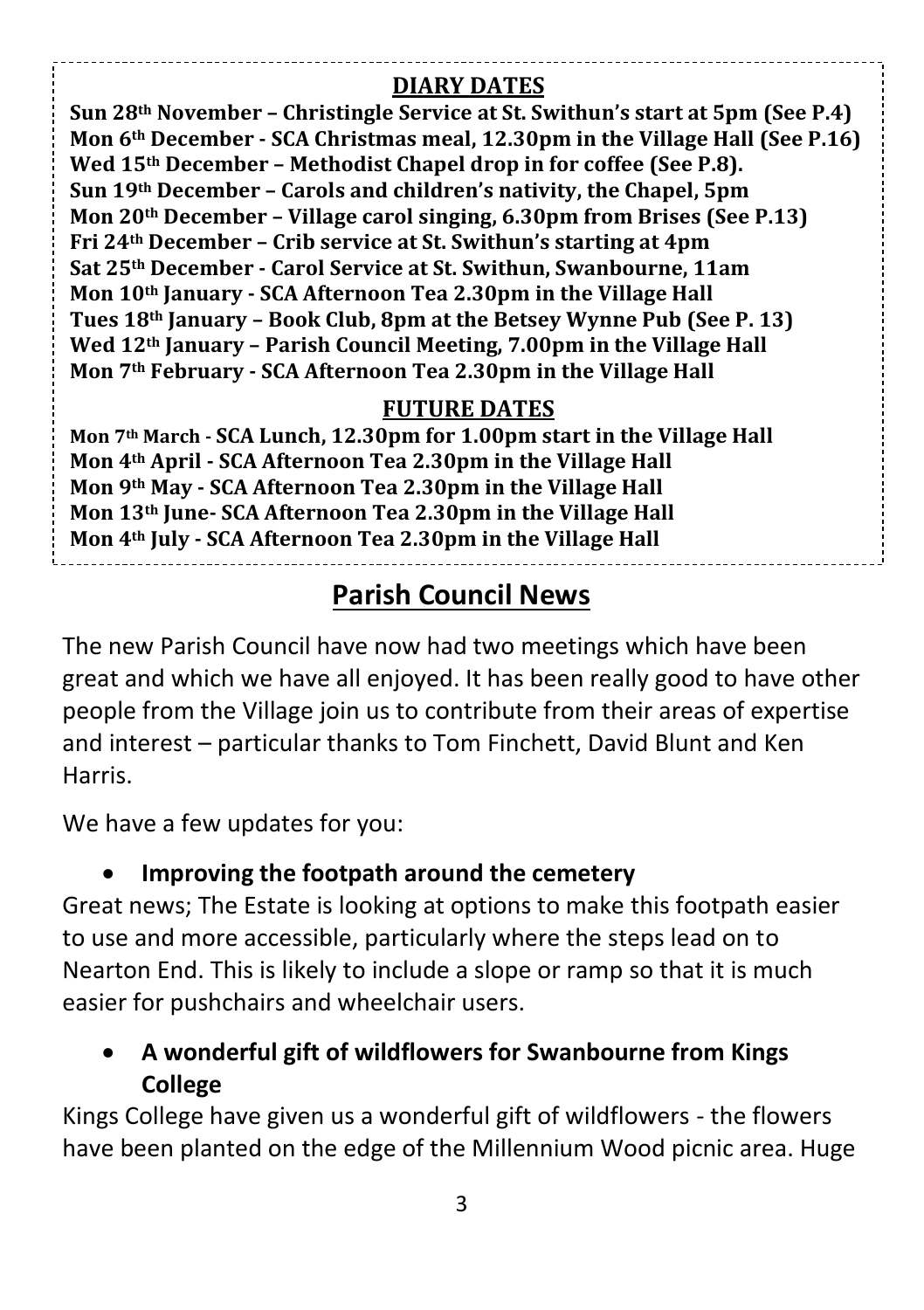thanks to Ken Harris for securing this for us. We are looking forward to watching the flowers bloom next year – do send us your photos; it would be great to include them here.

• **The Nearton End drains are clear again – thank you Trudy!** Thank you very much indeed to Trudy Timms who has armed herself with a bucket and rake and very kindly cleared the Nearton End drains.

#### • **Parking on Mursley Road – please keep the pavements clear and park on the road**

Parking on the road slows traffic, is safer and is considerate:

- i) Keeping pavements clear for walkers, pushchairs and wheelchairs makes access easier, and will keep us all safe
- ii) Parking on the road is likely to slow traffic down which will make Swanbourne safer and more quiet

Let's all encourage our guests and neighbours to do the same.

### • **Notice of likely Parish Council Precept increase**

The precept is the Parish Council's share of Council Tax; the Parish Council uses this money for the direct benefit of our Village. How the money can be spent is defined by law, and how it is spent can be seen on the website [www.swanbourneparishcouncil.co.uk.](http://www.swanbourneparishcouncil.co.uk/)

The Parish Council will be requesting a modest increase (likely to be in region of 5%) for tax year 2022/23. This is largely due to rising inflation. That is all for this time. Please remember that we thrive on feedback (if you don't tell us we won't necessarily know) – do keep in touch

We wish you all a very Happy Christmas and New Year.

See you in 2022!

Jo Hill

**CHRISTINGLE SERVICE -** The united Christingle Service will be held at St. Swithun's Church at 5pm on Sunday 28<sup>th</sup> November to be followed by seasonal refreshments. A collection will be made to be divided between the Children's Society and Action for Children.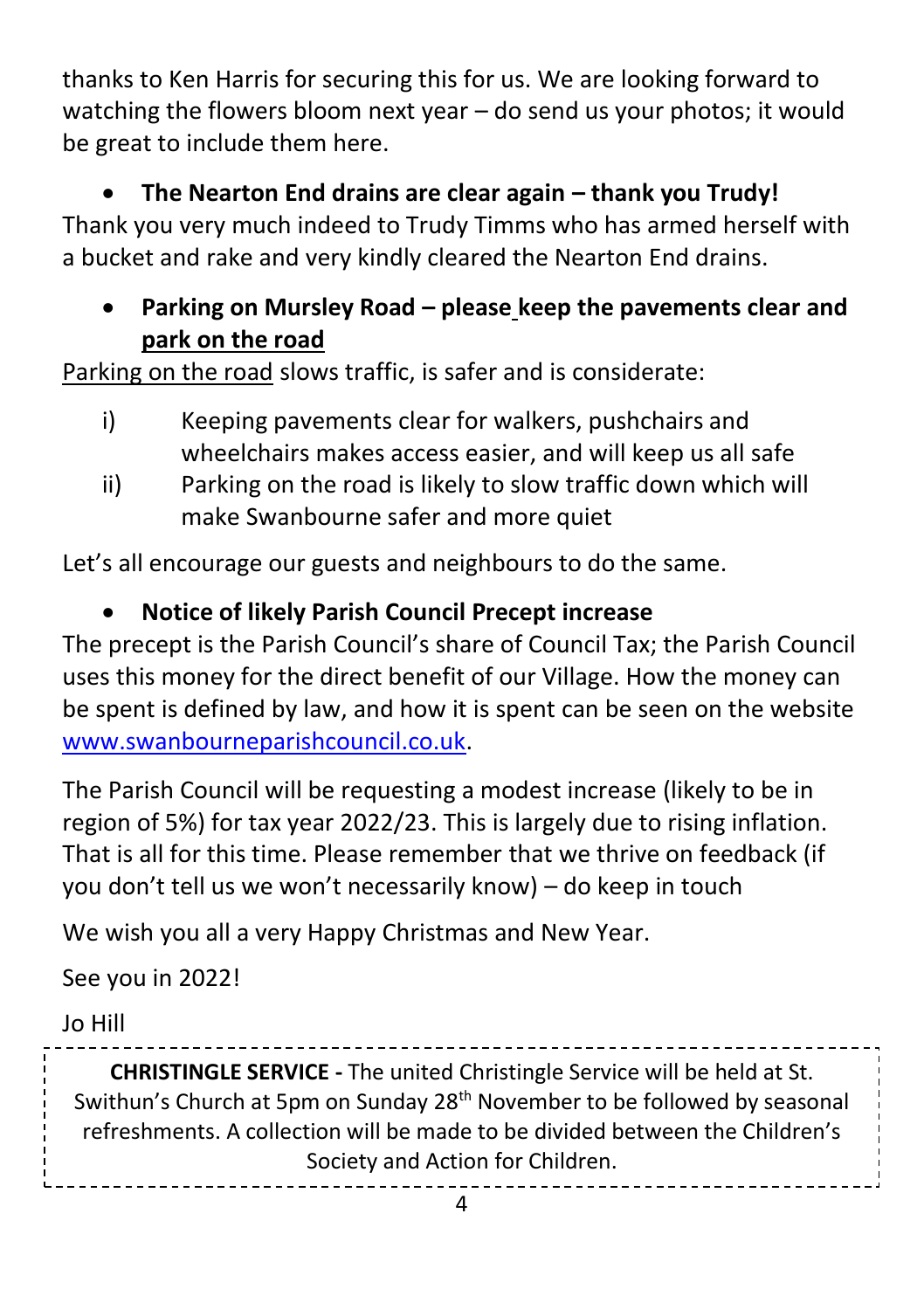#### **Parish Councillor Details**

As well as all PC meeting and finance records, a complete list of Parish Councillor areas of responsibility is available on the website and on the Parish Notice Board outside the Village Hall.

Each Councillor has a unique email address to be used for PC business which are available from the new Swanbourne Parish Council website: <https://www.swanbourneparishcouncil.co.uk/councillors>

#### **Village Planning News**

**21/04281/ATC | Magnolia Tree - reduce** because of excessive shading Holly Bush - **remove overgrown Holly Bush** with low amenity value at Orchard View, 6A, Smithfield End, Swanbourne, Buckinghamshire MK17 0SP – *Pending.*

**21/03802/AHR | Removal of 15m section of hedgerow** | Land off Winslow Road, Swanbourne, Buckinghamshire MK17 0SW for Anglian Water – *Refused, hedgerow retention notice issued.*

**21/03291/ATC | G1 - x3 Leylandii, over mature screening trees, remove to ground level** at 17, Winslow Road, Swanbourne, Buckinghamshire MK17 0SW - *Pending.*

**21/00614/APP | First floor rear extension** at 12, Ridgeway Cottages, Swanbourne, Buckinghamshire MK17 0SJ - *Refused.*

#### **ACTIVITIES HELD AT THE VILLAGE HALL**

There are currently no ongoing regular weekly reservations for the Village Hall.

Monday to Friday am and pm – Currently available for hire.

(Please note that for Wednesday pm evening's preference is given to any planned PC and SCA meetings).

#### **Please note that all regular weekly slots for the Village Hall are now available. Hugo**

#### **COMMUNITY Names, Website, Email & Telephone Contacts**

**Swanbourne Village Hall –** Simone's booking number is currently not in use. Instead, please call **Hugo Gilbert** on 07754181522 with any booking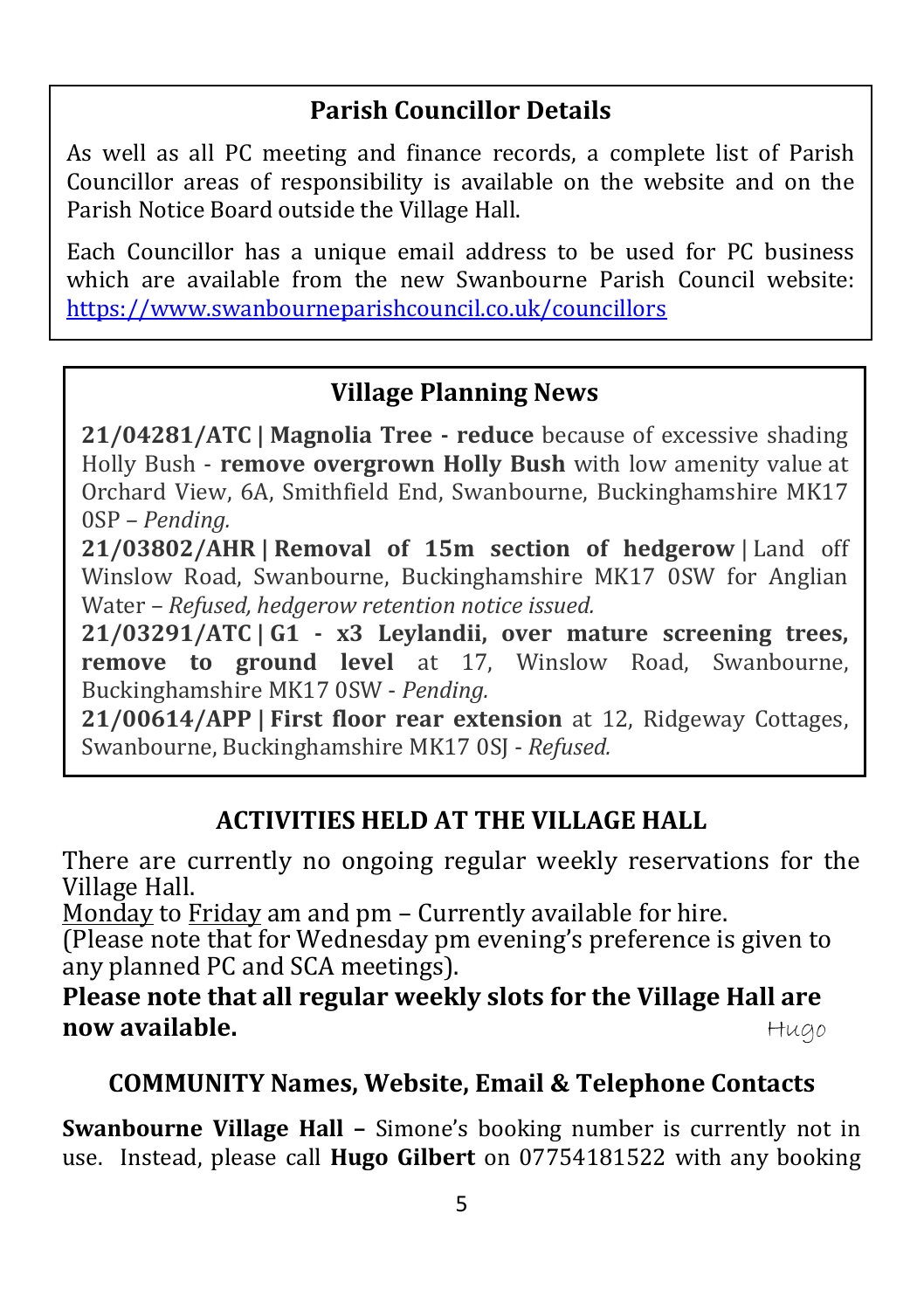queries. We want to keep everybody safe so numbers may be restricted depending on the occasion. The hall will be cleaned and sanitised on a regular basis and hand sanitiser is provided.

The Village Hall Committee Chairman/Treasurer is Hugo Gilbert, email [hugogilbert@fir-tree.co.uk](mailto:hugogilbert@fir-tree.co.uk) and other Committee members are: Wilma Gilbert and Mo Gray.

#### **Swanbourne Neighbourhood and Countryside Watch**

Email [swanwatch7@gmail.com](mailto:swanwatch7@gmail.com) or tel: - Mo on 720269 or Doody on 728161.

**Newsletter Editors: -** Clive and Linda Rodgers. Print costs funded by Swanbourne Parish Council. Printed by Harlequin Press. Each edition of the Newsletter covers three months. The editors reserve the right to make corrections for accuracy (e.g., spelling, punctuation and grammar) in items submitted.

**Village information via email circulation** *-* Information is circulated by email by Peter Hampton. If new to the village, you may add your name to the list. Notices should be forwarded to Peter at the following email address: [swanbournemail@gmail.com](mailto:swanbournemail@gmail.com)

**Swanbourne Community Association** – Tel. Frankie Fisher (Chair) on 720454. Website: [-www.swanbournecommunityassociation.com](http://www.swanbournecommunityassociation.com/)

**Swanbourne Facebook Village Community Group: -** Administrators: Deborah Barrow and Rosemary Andrew. Please email via the Parish Council website [www.swanbourneparishcouncil.co.uk](http://www.swanbourneparishcouncil.co.uk/) or direct message via Faceboo[k https://www.facebook.com/groups/443602106260000/](https://www.facebook.com/groups/443602106260000/)

**Swanbourne Estate**- The Estate Manager is Tom Finchett. Tel. 01296- 720256 email[: office@swanbourneestate.co.uk](mailto:office@swanbourneestate.co.uk)

**Swanbourne History Group –** Tel. Ken Harris (Chair) on 720454, email [ken.kelston1@gmail.com](mailto:ken.kelston1@gmail.com) History Website: - [www.swanbournehistory.co.uk](http://www.swanbournehistory.co.uk/) History Webmaster is Clive Rodgers, email [Swanbourne13@gmail.com](mailto:Swanbourne13@gmail.com)

**The Store and Post Office –** Jean-Claude and Julie Blanc are the proprietors. The Store is open from 8.30am to 6pm on Monday to Friday and from 8.30am to 12.30pm on Saturdays. The Post Office is normally open from 9.00am until 1.00pm from Monday to Saturday [swanbourne.store@gmail.com](mailto:swanbourne.store@gmail.com) but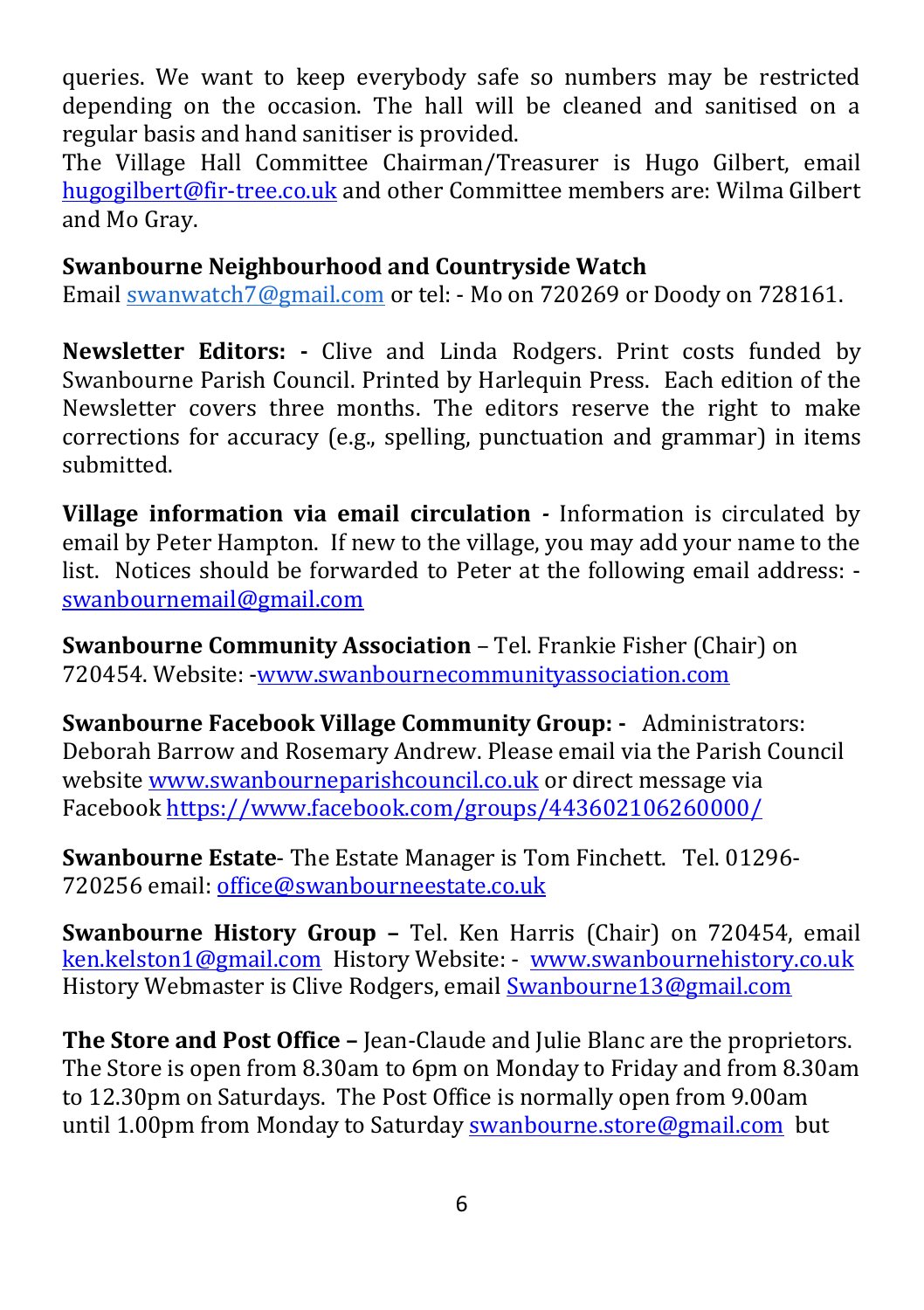over the Christmas and New Year period the Post Office is open weekday afternoons until 5.00pm.

**Betsey Wynne Pub -** [www.thebetseywynne.co.uk](http://www.thebetseywynne.co.uk/) Tel. 720825 Reservations for dining are usually made on-line.

**Swanbourne Parish Council** – Parish Clerk (Jo Tudor) Email: [clerkswanbournepc@gmail.com](mailto:clerkswanbournepc@gmail.com) Parish Council Website: [www.swanbourneparishcouncil.co.uk](http://www.swanbourneparishcouncil.co.uk/)

**Play Out Swanbourne** - Ellie Markland Tel. 720454, Website: [www.facebook.com/playoutswanbourne](http://www.facebook.com/playoutswanbourne)

**Playing Fields –** Please contact the Parish Clerk if issues arise.

**Church Wardens** - St. Swithun's Church; David Blunt and Jon Walker

**Swanbourne Burial Authority –** Swanbourne Parochial Church Council, tel. David Blunt 720397 email: [david.blunt@hart-house.net](mailto:david.blunt@hart-house.net)

#### **Medical Prescription Deliveries from Winslow Dispensary -**

The online system for requesting repeat prescriptions is now through the Evergreen Life system. If there are any queries you may email: - [3whealth.patientaccess@nhs.net](mailto:3whealth.patientaccess@nhs.net)

Alternatively, you may telephone 713434 to request a repeat or email: [prescriptions.norden@nhs.net](mailto:prescriptions.norden@nhs.net) listing the medication requested.

Norden House maintains a patient delivery service for the over 60s in Swanbourne (except for patients who collect from Lloyds Pharmacy) which is not available if registered at Whitchurch.

**Winslow Community Bus** - Tel. 01296 715786. Normally, you can get the Community Bus in Winslow any Friday or Saturday morning at 9.15am to get to Aylesbury for just after 10 o'clock – dropping off by Sainsbury's or the bus station, then return 12.15pm depart from bus station (+ High St pick up on a Friday). All for free with a bus pass. Full details on their website: -

[Winslow and District Community Bus, Winslow, Buckingham \(winslowbus.com\)](https://www.winslowbus.com/community/winslow-and-district-community-bus-18483/home/)

**Newspaper and Magazine Deliveries -** Get newspapers and/or magazines delivered in the morning to your home anywhere in Swanbourne! Wedelivernews.com ltd. is based at 52, High St., Winslow. If you wish to go on their delivery list, phone or text Sue on 07834902196 or email [info@wedelivernews.com](mailto:info@wedelivernews.com)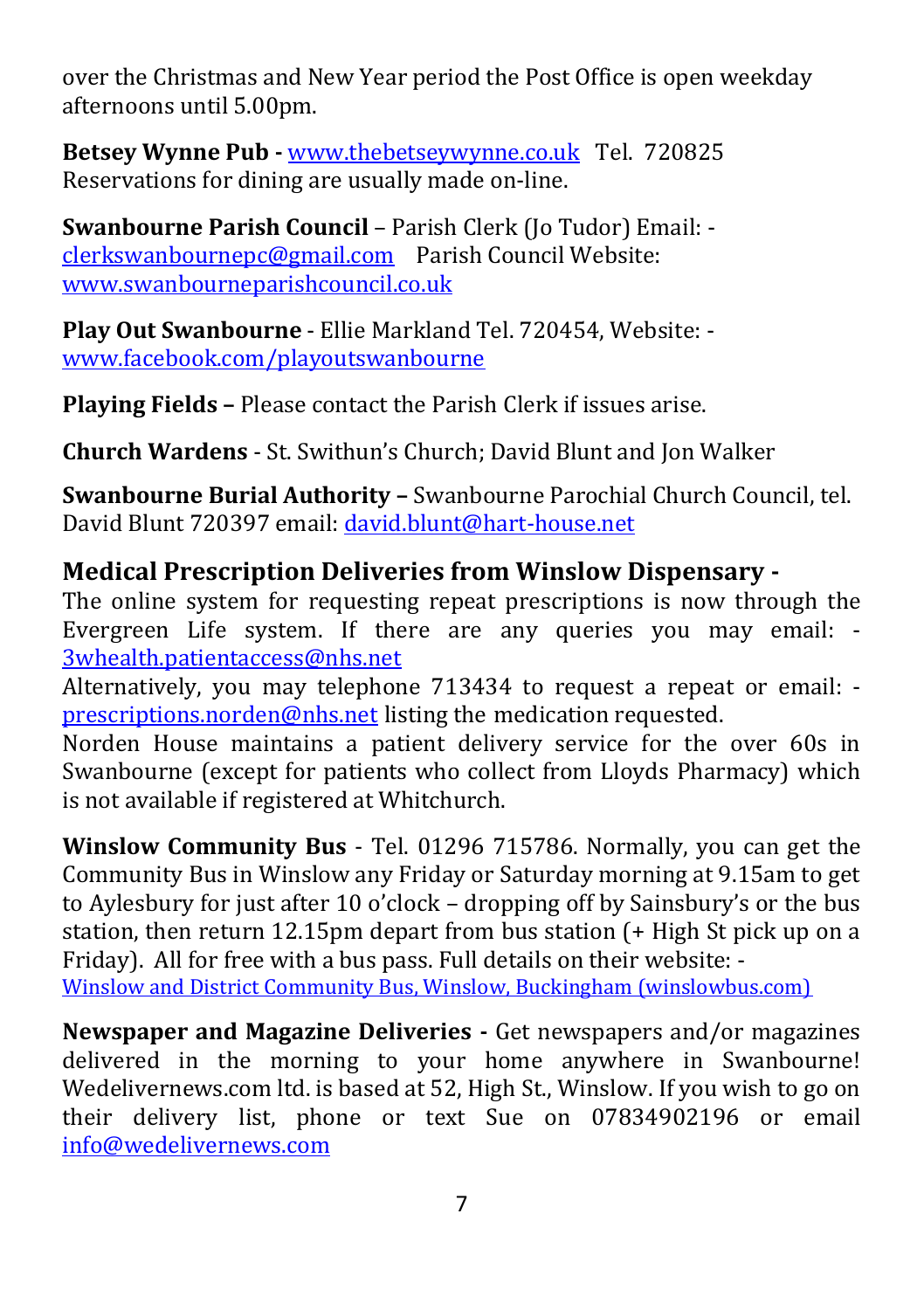## **Group Holidays**

At a recent 'Tea in the Afternoon', Peter and Thelma from Newton Longville told us about the coach holidays that they arrange annually for people in the local area. In 2022, they have made a booking in The Auckland Hotel, Morecombe, Lancashire from Sunday 8<sup>th</sup> to Saturday 14<sup>th</sup> May. This includes coach travel from Newton Longville to and from the hotel, 6 nights bed, breakfast and evening meals, with entertainment every night except Wednesday.

There are various day trips arranged for an additional charge. They have 2 twin rooms and 1 double room left.

Anyone who is interested and would like to know more can contact Peter and Thelma on 01908 645194. Ken Harris



# **Doggy Diaries – Dec 2021-Feb 2022**



Happy Everything Swanbourne!



Well, here we are again, and I am SO excited about Christmas and about the New Year celebrations, and about 2022 which I am quite sure is going to be better than the last two years (it has to be, right?). Ma and I have a lot of change coming up, and a huge amount to look forward to - lots of lovely people and lots of happy things. We hope that you have nice things ahead as well.

I have been as busier as ever, perhaps even busier. I have had some new experiences in London and have helped my Ma in some very tricky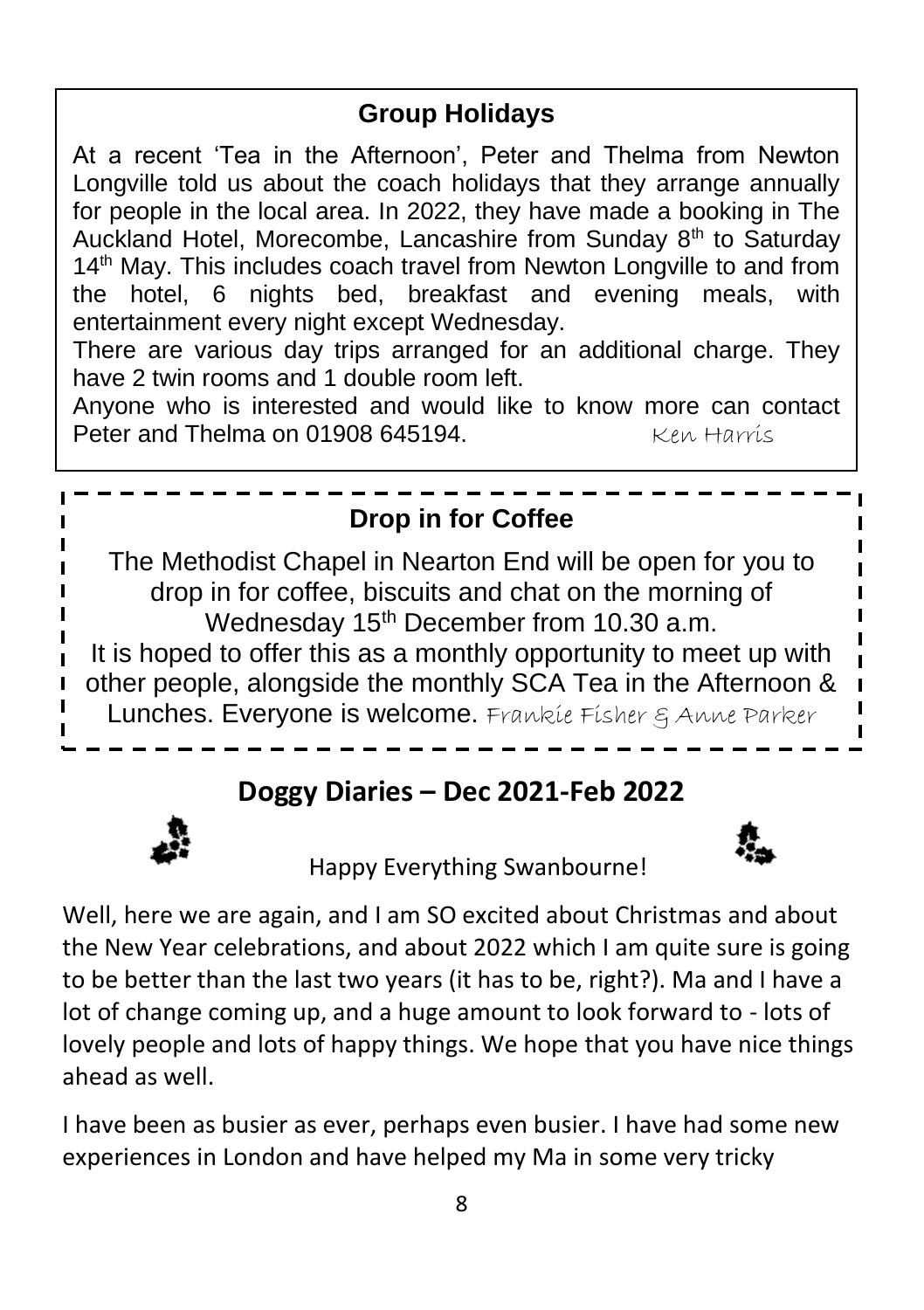situations – but together we did it and everything turned out ok. That was a good feeling, and everyone was very pleased with me.

One of the lucky things I have been up to is helping Father Christmas – at a top-secret location obviously (have a look at the photo (below) where I am posing with some of the presents  $\odot$ ). I am a very good bag carrier and paper/sellotape fetcher.



Something else exciting is that I have a special new friend – Ronnie. He is teensy weensy and very fluffy, and he purrs like a train. To be honest I was a bit afraid of him at first but now I know that he is just very young and very curious and very, very friendly. You can see us having our first snuggle together in the photograph *(overleaf).*

I really hope that you have a wonderful Christmas and New Year, and that 2022 begins in the most peaceful and happy way – for all of us. Please look after yourselves, and each other - as always.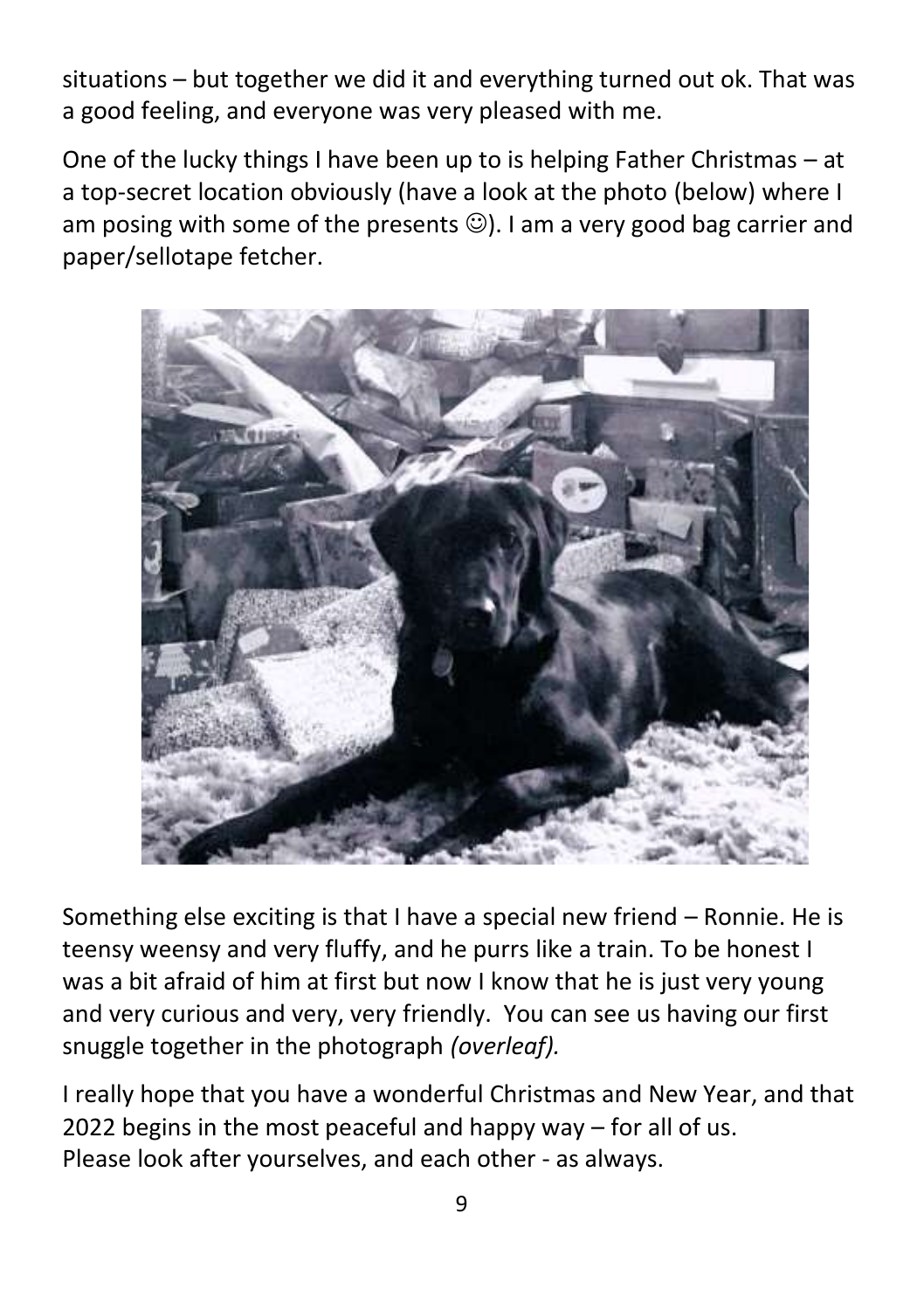I am sending you lots of love (and so is my Ma).



*Photo (right) is of Barry with Ronnie.*



# **Housing history in Swanbourne Parish**

Housing history is my ongoing research topic, and I've been surprised to find a high number of houses in Swanbourne Parish which have been demolished or dismantled and not replaced. In the past at least thirty houses have been demolished, mostly in Victorian times, and only two of these have been replaced on the same site. We know how some of these looked from Victorian paintings, examples of which are shown on the Swanbourne History website: [www.swanbournehistory.co.uk](http://www.swanbournehistory.co.uk/)

It's also interesting to see the ownership of residential houses within Swanbourne Parish (based on information in the public domain). At latest count, 99 appear to be owned by Swanbourne Estate, 90 are privately owned (mainly owner occupied) and 13 are owned by the Vale of Aylesbury Housing Association giving us a total of 202 houses at the present time. The set of the present time.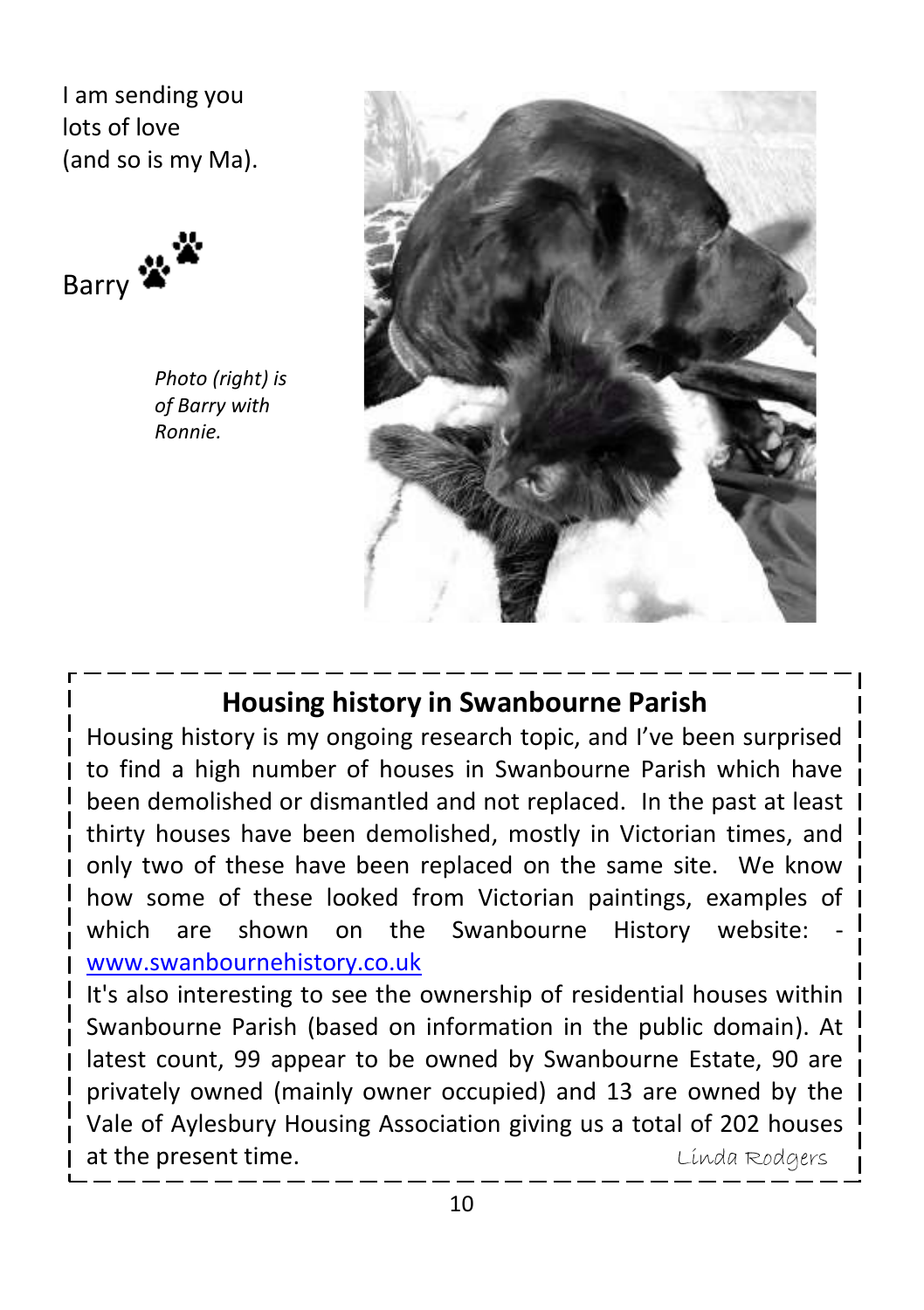#### **Walks from Swanbourne to Mursley and back via the fishing lakes**

Some of you will be familiar with this walk, but if not, this is well worth doing in the winter when stretches of water can be glistening.

The footpaths named here are the ones which can be easily identified by their letter/number code marked on the definitive footpath map published by Buckinghamshire Council which was issued to all households with the Newsletter at the end of the 2020 lockdown period. I have a small number of spares if residents are new to the village and didn't receive one the first time round; please email [www.Swanbourne13@gmail.com](http://www.Swanbourne13@gmail.com)

If you are starting from Smithfield End, you can begin at the public footpath next to the C. of E. School in Station Road which is SWA/11/1 taking you to the wood behind the Betsey Wynne pub. However, if you are starting from the other end of the village, you can enter the wood via the Swanbourne Estate permissive path which crosses the field behind the Betsey to the wood. Following the same path towards the North East through the other side of the wood (and into fields) reaching the two fishing lakes on the right, and you are now in Mursley Parish where a continuation of the same path is MUR/10/1. Just past the lakes and Church Hill Farm you meet a crossing footpath. Either turn left (option 1) or go straight over (option 2).

**OPTION 1** - If you prefer a shorter walk turn left along MUR/11/1 (which turns into SWA/14/2 as you cross back into Swanbourne Parish) ending at Station Road almost opposite Dodley Hill Farm, then you can turn left and back into Swanbourne.

**OPTION 2** - If you prefer a longer walk, go straight over on to footpath MUR/12/1 and on reaching Mursley, cross the road and pick up the footpath on the other side labelled MUR/2/3, and this changes to MUR/3/2 as you walk down towards the bridleway track at the bottom of the hill. At the bridleway track turn along to the left a short distance you can see Salden House Farm which is the remnant of a brick-built Tutor mansion owned by Sir John Fortescue (who was second cousin and adviser to Queen Elizabeth  $1^{st}$  as well as Chancellor of the Exchequer). Despite being a remnant, it still looks good. This is at the top right edge of the definitive map. Then double back down the bridleway southwards to see the fishing club lake (once the mansion fish pond - breeding fish to be eaten at the mansion). Continue along the bridleway which turns into Cooks Lane, coming out in Mursley where you turn right then cross the road to go down Church Lane. The church itself contains spectacular monuments to the Fortescue family. Continue down Church Lane and as you approach woodland the last house on the right previously belonged to the actor David Tomlinson (of Mary Poppins and Love Bug films). Cross the stream and you see the two lakes to the left where you turn left to re-join MUR/10/1. The lakes are now on your left and you return to the Betsey via SWA/11/1.

*Fortescue mansion remnant*



Happy walking! Each control of the Clive Rodgers and Clive Rodgers and Clive Rodgers

*David Tomlinson*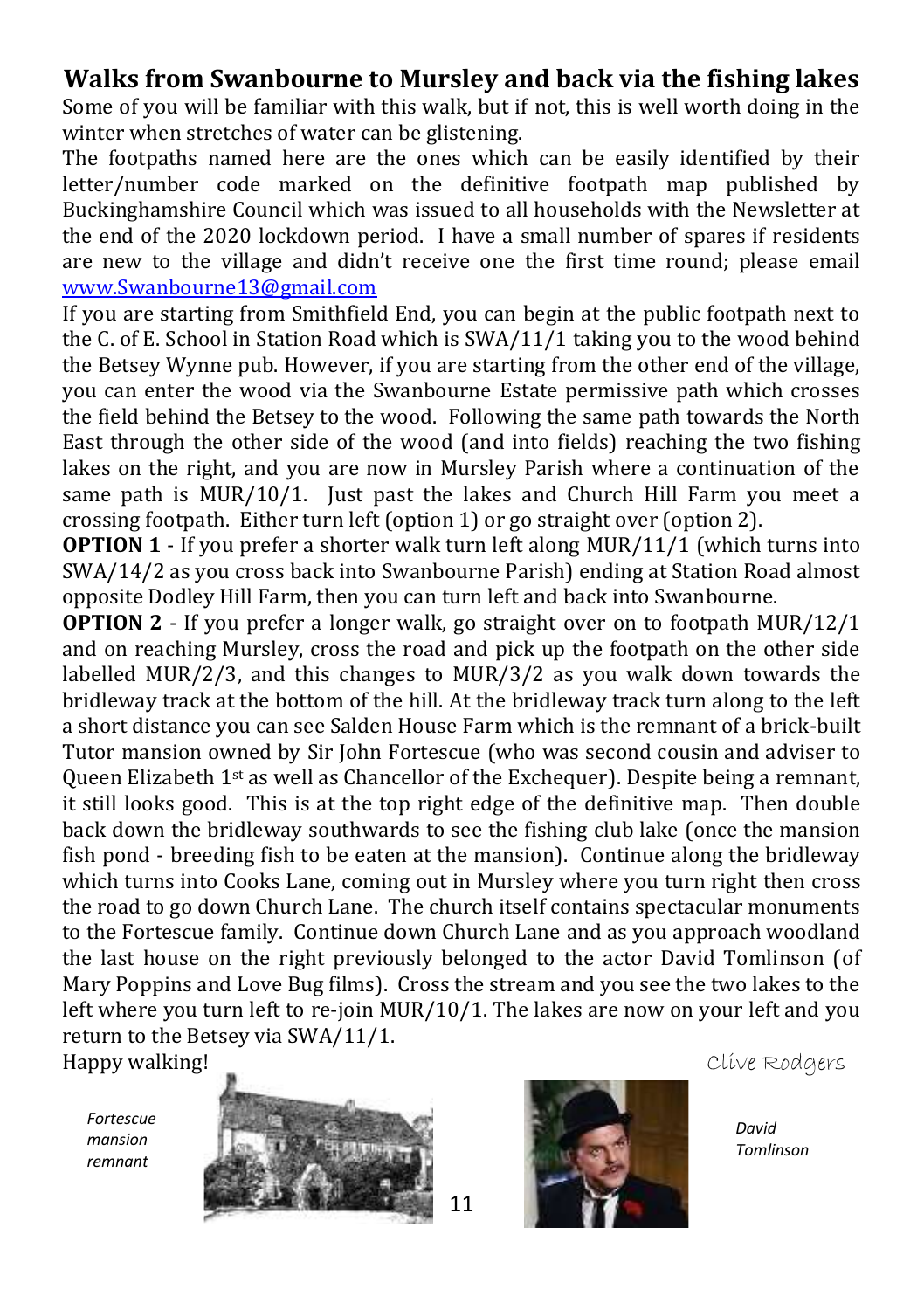# **Electric car charging**

The government recently announced that new homes and buildings in England will be required by law to install electric vehicle charging points from next year.

This move will see up to 145,000 charging points installed across the country each year. New-build supermarkets, workplaces and buildings undergoing major renovations will also come under the new law.

The move comes as the UK aims to switch to electric cars, with new petrol and diesel cars sales banned from 2030.

This is undoubtedly an important time. If we are serious about holding temperature rises to 1.5 degrees and adapting to the impacts of climate change, we must change the way we live, look after our land and seas and how we grow our food.

We cannot go on as we are. In order to save the planet from extreme global warming, we need to adapt our way of life.



*Photo above – an electric car charger in the Betsey car park*

The time to act is now. However, we live in Swanbourne, and at the moment the editors are only aware of two fast car chargers available to the public (which are in the Betsey Wynne car park), the same as three years ago.

So where could more charging points go? Some suggestions: -

- Add more charging points at the Betsey.
- Add two points at the shop car park.
- Add some charging points in allocated parking areas to help residents who rent from Swanbourne Estate to go electric.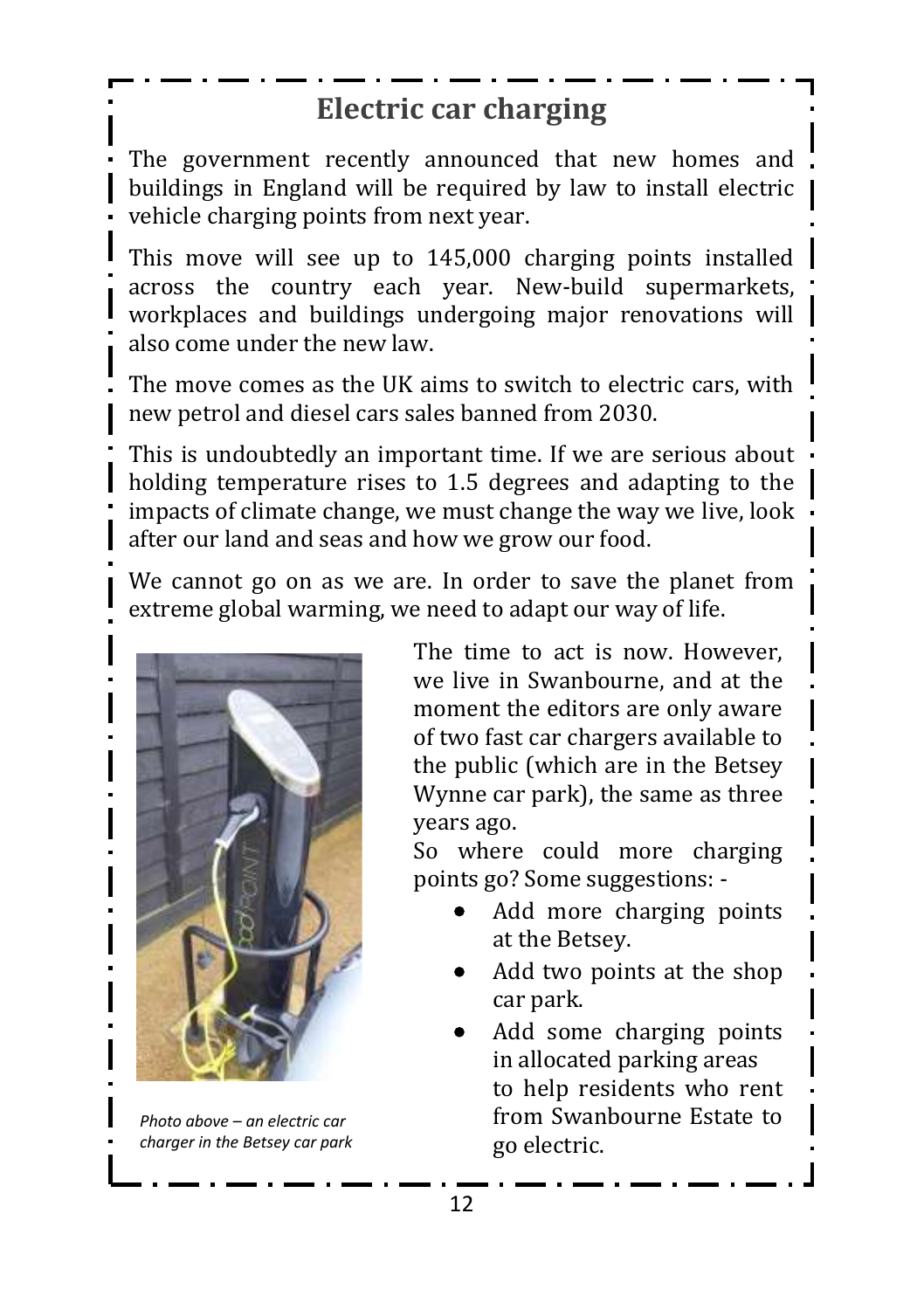# **Village Carol Singing**

The traditional village carol-singing on the tractor and trailer will take place on **Monday 20th December,** weather and Covid permitting.

We are arranging it a little differently this year, starting in Nearton End at Brises Farm at 6.30 p.m. From there, we plan to stop at various points as we travel around the village, going via Tattams Lane, stopping at Ridgway Cottages and Breakfast Field, then along the Mursley Road, Winslow Road and Smithfield End before ending up at Charlton Close for refreshments.

We will be collecting for the **Florence Nightingale Hospice** and need collectors as well as singers of all ages.

If you are hoping to join with us, it would be helpful if you could let us know in advance by emailing Ken Harris on [ken.kelston1@gmail.com](mailto:ken.kelston1@gmail.com) or by phoning him on (01296) 720454 or 07731 867697.



*Photo (left), carol singing two years ago*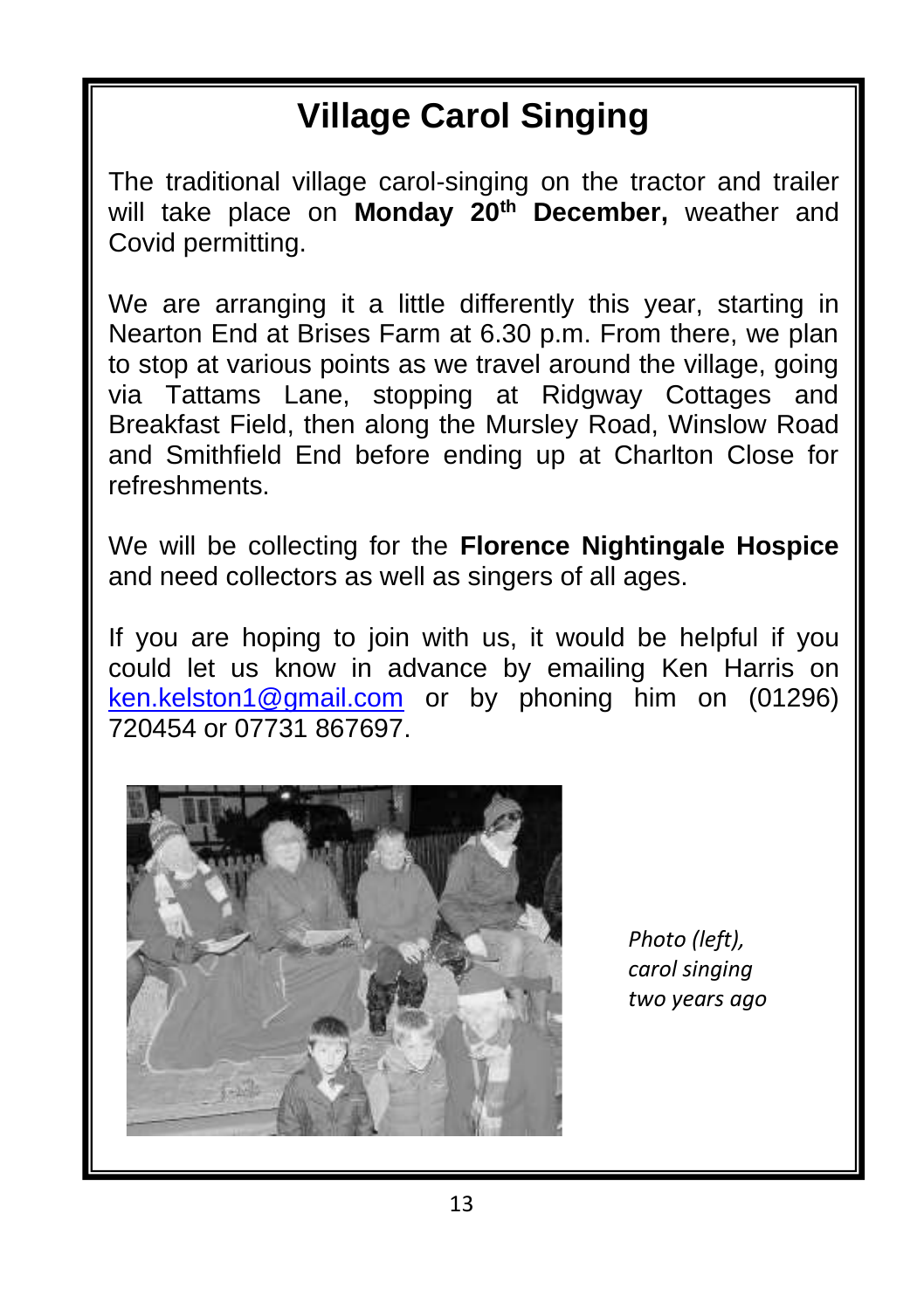#### **SWANBOURNE'S WINTER REFUSE COLLECTION DATES**

| Date                   | <b>Food waste</b> | <b>Recycling Bin</b> | Waste Bin                       | Garden waste      |
|------------------------|-------------------|----------------------|---------------------------------|-------------------|
| Tuesday Nov 30         | <b>COLLECTION</b> | No Collection        | <b>COLLECTION</b>               | No Collection     |
| Tuesday Dec 07         | <b>COLLECTION</b> | <b>COLLECTION</b>    | No Collection                   | No Collection     |
| <b>Tuesday Dec 14</b>  | <b>COLLECTION</b> | No Collection        | <b>COLLECTION</b>               | No Collection     |
| Tuesday Dec 21         | <b>COLLECTION</b> | <b>COLLECTION</b>    | No Collection                   | No Collection     |
| <b>Thursday Dec 30</b> | <b>COLLECTION</b> | No Collection        | <b>COLLECTION</b>               | No Collection     |
| Friday Jan 07          | <b>COLLECTION</b> | <b>COLLECTION</b>    | No Collection                   | No Collection     |
| Thursday Jan 13        | <b>COLLECTION</b> | No Collection        | <b>COLLECTION</b>               | No Collection     |
| Wednesday Jan 19       | <b>COLLECTION</b> | <b>COLLECTION</b>    | No Collection                   | No Collection     |
| Tuesday Jan 25         | <b>COLLECTION</b> | No Collection        | <b>COLLECTION</b>               | No Collection     |
| Tuesday Feb 01         | <b>COLLECTION</b> | <b>COLLECTION</b>    | No Collection                   | <b>COLLECTION</b> |
| Tuesday Feb 08         | <b>COLLECTION</b> | No Collection        | <b>COLLECTION</b>               | No Collection     |
| Tuesday Feb 15         | <b>COLLECTION</b> | <b>COLLECTION</b>    | No Collection                   | <b>COLLECTION</b> |
| Tuesday Feb 22         | <b>COLLECTION</b> | No Collection        | <b>COLLECTION</b> No Collection |                   |

# **BOOK CLUB**

Our next meeting will be on 18th January and the book we will be discussing is The Midnight Library by Matt Haig. Chosen by Frankie.

'Nora's life has been going from bad to worse. Then at the stroke of midnight on her last day on earth she finds herself transported to a library. There she is given the chance to undo her regrets and try out each of the other lives she might have lived. Which raises the ultimate question: with infinite choices, what is the best way to live?'

A Sunday Times No 1 best seller, Goodreads choice 2020 winner.

This is the last of our suggested books, so can everyone have a think for books for upcoming meetings, any suggestions let me know.

Email: jane.rowe101@btinternet.com Jane Rowe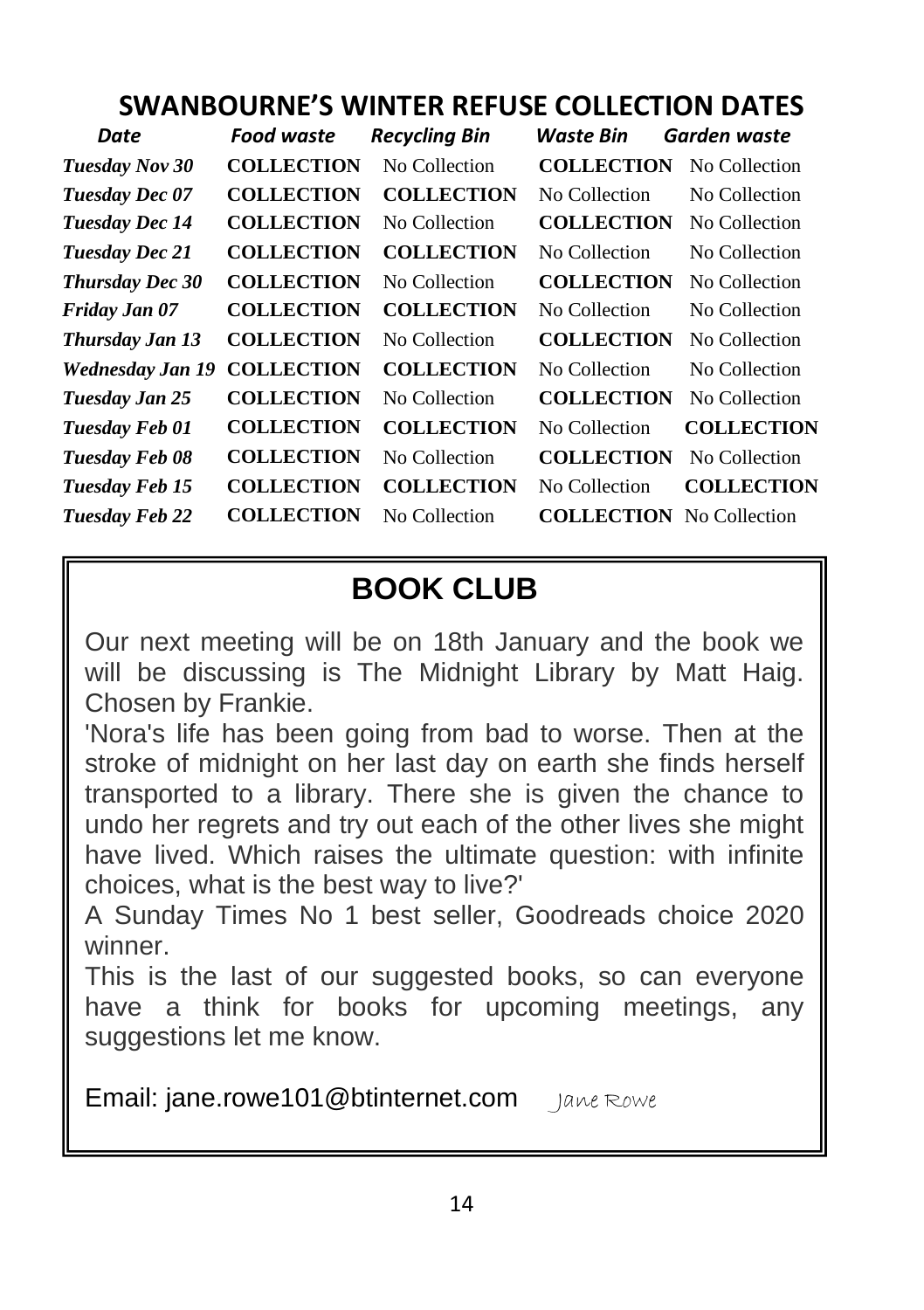## **Wildlife watch**

**Hedgehogs** - The warm weather this Autumn means that many hedgehogs have been late entering hibernation. This poor squashed hedgehog close to the church entrance certainly looks as though it was flattened by a car.



*This squashed hedgehog photo was taken on Friday 19th November near the church.*



Hedgehogs love long grass full of insects to feast on once the sun has set. Hedgehogs hibernate over winter from around November to April, usually choosing to nest in piles of leaves or logs.

*There are still healthy hedgehogs in Swanbourne (left) but we need to protect them.*

**Red Kites** – The local population continues to increase.

On Sunday afternoon, 21st November, a flock of approx. 30-40 kites circled over Station Road, Charlton close and Smithfield End. Unusual to see so many at the same time.

*Photograph (right) is of a red kite in Station Road. A flock of 30-40 red kites circled overhead for 2-3 hours on Sunday, 21st November.*